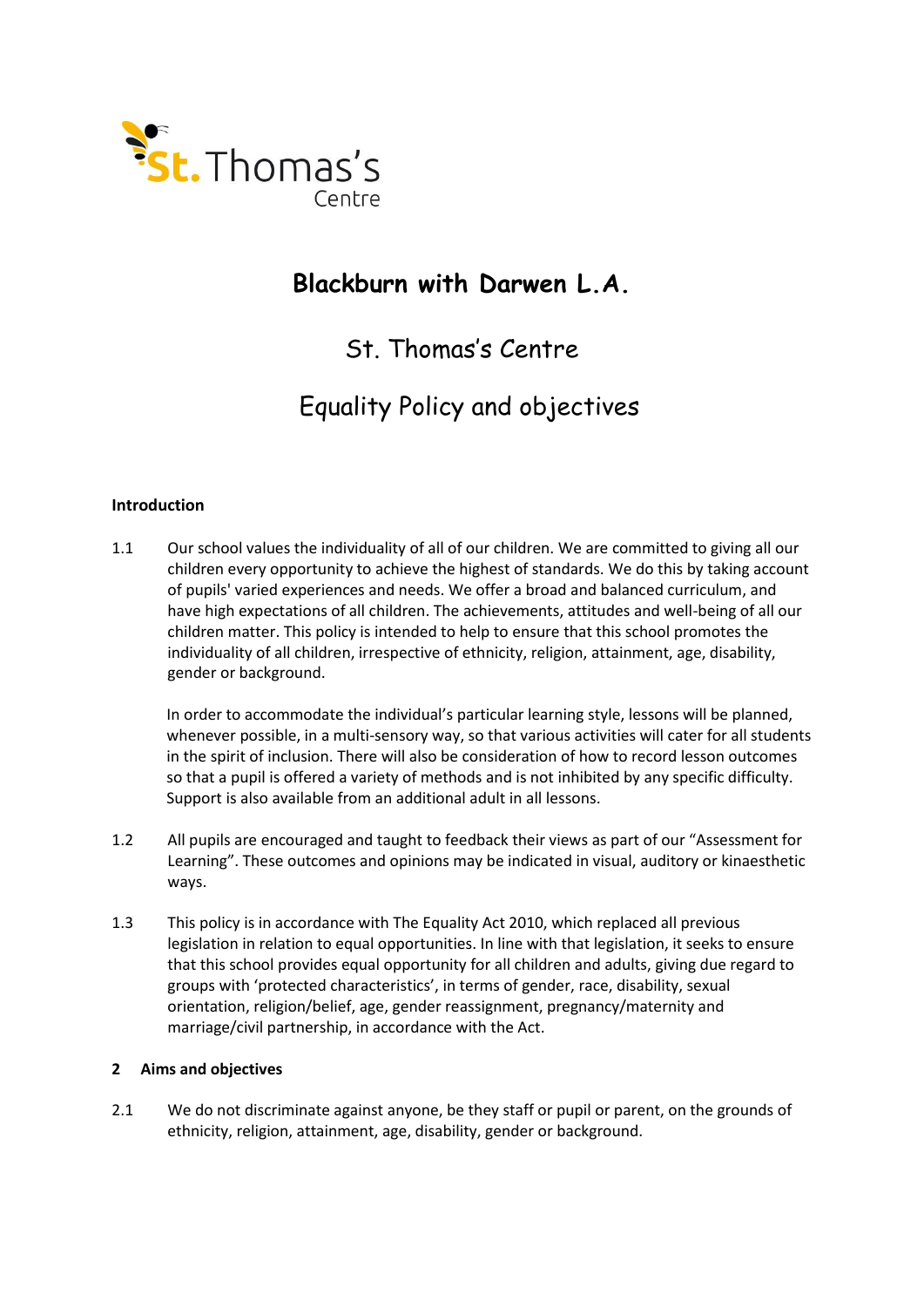- 2.2 We promote the principle of fairness and justice for all through the education that we provide in our school. We recognise that doing this may entail treating some pupils differently.
- 2.3 We seek to ensure that all pupils have equal access to the full range of educational opportunities provided by the school.
- 2.4 We constantly strive to remove any forms of indirect discrimination that may form barriers to learning for some groups.
- 2.5 We ensure that all recruitment, employment, promotion and training systems are fair to all, and provide opportunities for everyone.
- 2.6 We challenge personal prejudice and stereotypical views whenever they occur.
- 2.7 We value each pupil's worth, we celebrate the individuality and cultural diversity of the community centred on our school, and we show respect for all minority groups.
- 2.8 We are aware that prejudice and stereotyping are caused by poor self-image and by ignorance. Through positive educational experiences, and support for each individual's legitimate point of view, we aim to promote positive social attitudes, and respect for all.

# **3 Racial equality**

- 3.1 In our school, we will:
	- strive to eliminate all forms of racism and racial discrimination;
	- promote equality of opportunity;
	- promote good relations between people of different racial and ethnic groups.
- 3.2 It is the right of all pupils to receive the best education the school can provide, with access to all educational activities organised by the school. We do not tolerate any forms of racism or racist behaviour. Should a racist incident occur, we will deal with it in accordance with school procedures (see our school behaviour policy).
- 3.3 It is the right of all pupils to receive the best education the school can provide, with access to all educational activities organised by the school. We do not tolerate any forms of racism or racist behaviour. Should a racist incident occur, we will deal with it in accordance with school procedures (see our school behaviour policy).
- 3.4 We endeavour to make our school welcoming to all minority groups. We promote an understanding of diverse cultures through the topics studied by the children, and we reflect this in the displays of work shown around the school.
- 3.5 Our curriculum reflects the attitudes, values and respect that we have for minority ethnic groups. So, for example, in our curriculum time and informal discussion children learn about and discuss other faiths and religions.

### **4 Disability non-discrimination**

4.1 Some children in our school may have disabilities. In our setting it is more likely to be an emotional or mental health issue. We are committed to meeting the needs of these children,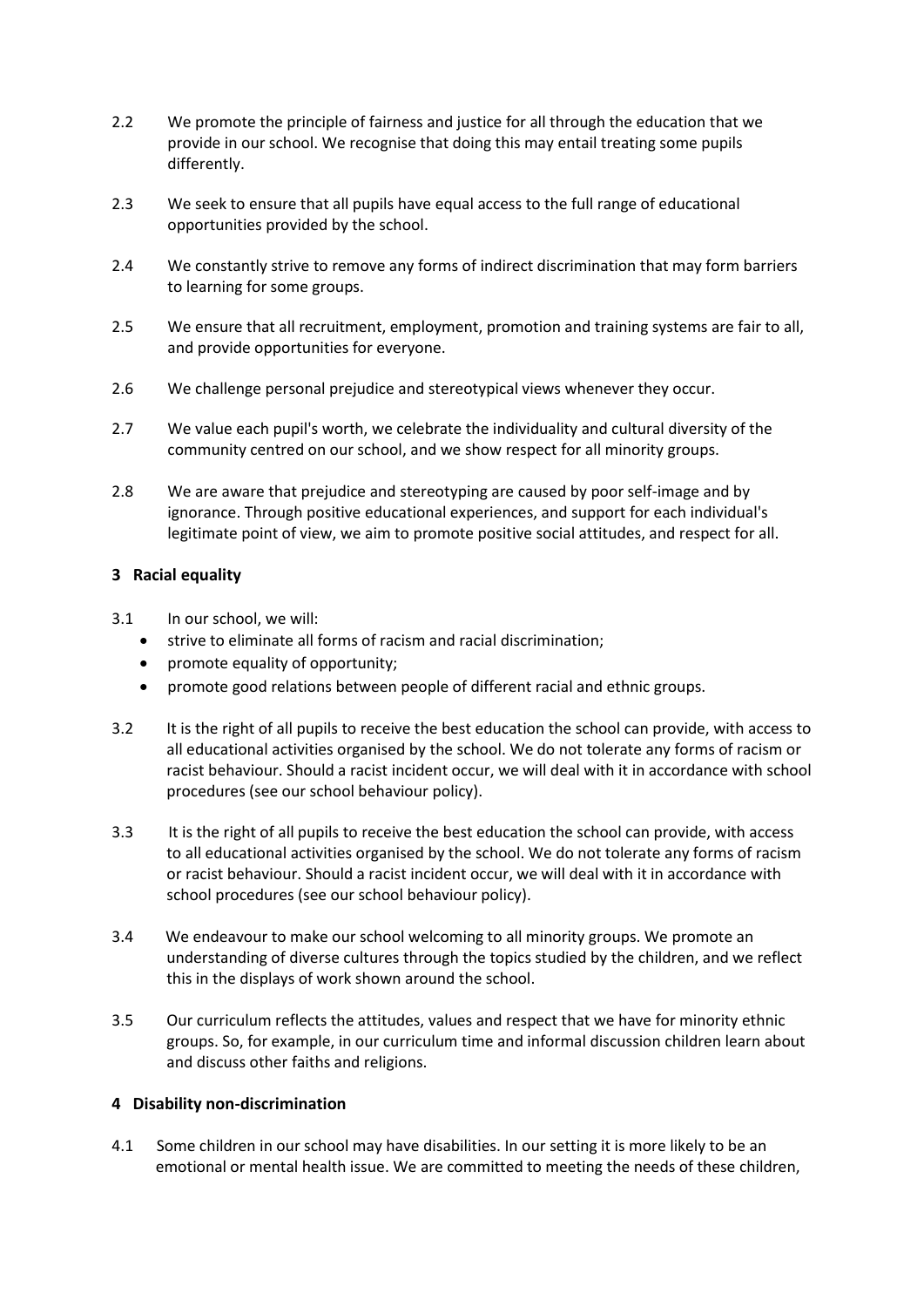as we are to meeting the needs of all within the school. All reasonable steps are taken to ensure that these children are not disadvantaged compared with non-disabled children and that they complete their time with us at a comparable stage to where they would have been if the issue had not been present e.g. that they are able to take up a place in education, employment or training after Y11.

- 4.2 The school is committed to providing an environment that allows disabled children full access to all areas of learning.
- 4.3 Teachers modify teaching and learning as appropriate for children with disabilities. For example, they may give additional time to complete certain activities, or modify teaching materials, or offer alternative activities where children are unable to manage the demands of the classroom.
- 4.4 The school provides additional support in the form of Solution Focused counselling and a CAMHS clinical psychologist on-site. All staff are trained to understand the needs of the child and how behaviour is a form of communication, and to act accordingly. We believe that punishment does not change behaviour and we aim to help children understand themselves and learn to manage their own behaviour.

## **5 Gender equality**

5.1 We recognise that nationally, the achievement of boys is falling behind that of girls. We are committed to seeing all individuals and groups of pupils making the best progress possible in our school.

5.2 We have put in place a number of measures to raise the achievement of the boys. These include:

- dealing with negative aspects of boys' behaviour,
- removing gender bias from our resources;
- making sure that our displays reflect boys and men as effective learners and achievers;
- encouraging boys to read fiction.
- 5.3 To make our teaching more accessible to boys, we:
	- begin a lesson by stating the learning outcomes, and giving the 'big picture';
	- employ a variety of activities, and include a kinaesthetic element;
	- deliver work in bite-sized chunks, with 'brain breaks' and new starts;
	- provide challenge, competition and short-term goals;
	- give regular positive feedback and rewards;
	- set writing tasks that are cross-curricular, that have been modelled first, and for which there are frames and scaffolds available.
- 5.4 We realise that although gender is one of the key factors affecting educational performance, it affects different sub-groups of boys and girls in different ways. Social class, ethnic origin and local context are all strongly linked to performance. We also seek to ensure that policies designed to improve the boys' attainment do not do so at the expense of achievement by the girls.

### **6 The role of the management committee**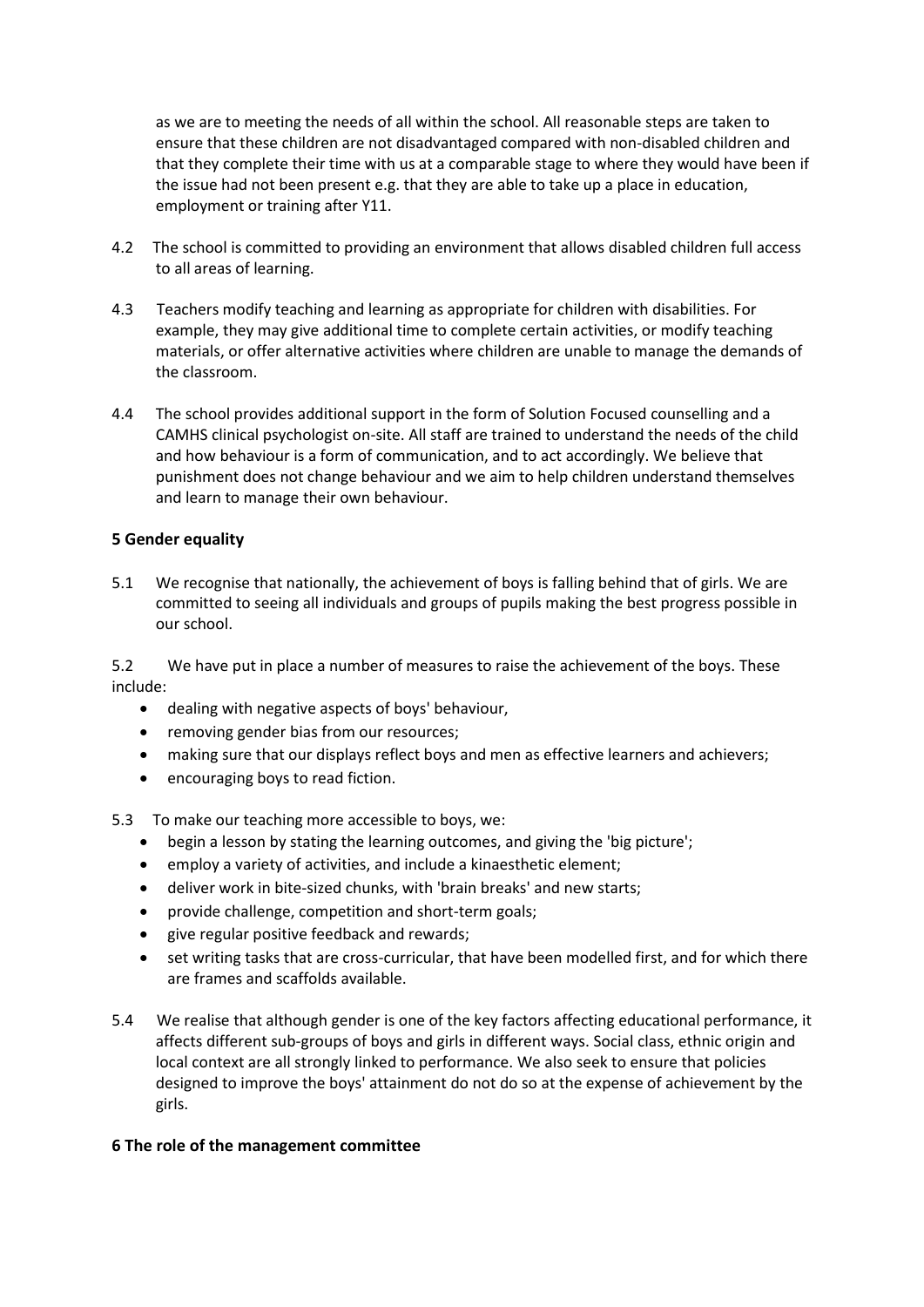- 6.1 In this policy statement, the management committee has set out its commitment to equal opportunities, and it will continue to do all it can to ensure that all members of the school community are treated both fairly and equally.
- 6.2 The management committee collects, analyses and evaluates a range of school data. We check that all pupils are making the best possible progress, and that no group of pupils is underachieving. To do this, we monitor:
	- admissions;
	- attainment;
	- exclusions;
	- rewards and sanctions;
	- parents' and pupils' questionnaires.
- 6.3 The management committee seeks to ensure that people from the 'protected groups' as defined by The Equality Act 2010 (see section 1.2 above) are not discriminated against when applying for jobs at our school. The management committee welcome all applications to join the school, whatever background or minority group a child may come from.
- 6.4 The management committee treats all requests to join the school in an equal way, whatever background or disability a child may have.
- 6.5 The management committee ensures that no child is discriminated against whilst in our school on account of their sex, religion or race. So, for example, all children who are able to do so have access to the full range of the curriculum, and regulations regarding school uniform will be applied equally to boys and girls. If a child's religion has a bearing on school uniform, then the school will deal with each case sensitively, and with respect for the child's cultural traditions.

# **7 The role of the headteacher**

- 7.1 It is the headteacher's role to implement the school's policy on equal opportunities, and they are supported by the management committee in so doing.
- 7.2 It is the headteacher's role to make sure that all staff are aware of the school policy on equal opportunities, and that teachers apply these guidelines fairly in all situations.
- 7.3 The headteacher ensures that all appointments panels give due regard to this policy, so that no one is discriminated against.
- 7.4 The headteacher promotes the principle of equal opportunity when developing the curriculum, and in providing opportunities for training.
- 7.5 The headteacher promotes respect for other people in all aspects of school life; in the assembly, for example, respect for other people is a regular theme, as it is also in displays around the school.
- 7.6 The headteacher views all incidents of unfair treatment, and any racist incidents, with due concern.

# **8 The role of the class teacher**